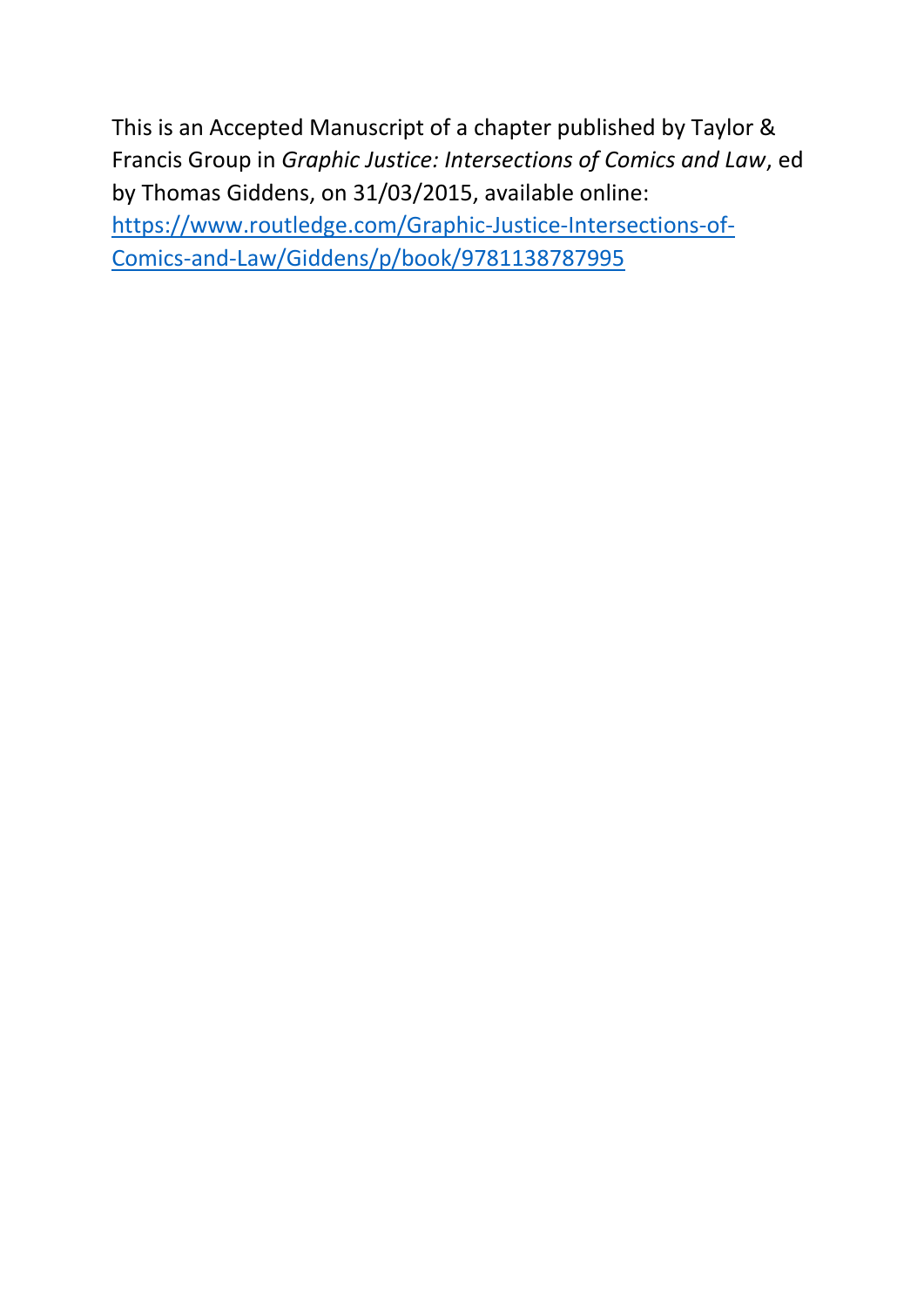# **Holy Blurring of Core Copyright Principles, Batmobile!**

*Kim Barker*

### **Introduction**

Comics are based around the adventures—and misadventures—of the characters that appear within them.<sup>1</sup> Two successful comic series are those produced by DC Comics— *Batman* <sup>2</sup> —and the Marvel series—*The Avengers*. <sup>3</sup> These comics rely almost exclusively on their characters for their success. These characters are incredibly important—but also distinctive and valuable. As creative products, comics are protected by intellectual property; however, it is now possible that the characters appearing in these comics are also capable of protection in their own right. <sup>4</sup> This chapter will consider the protection granted to comics, and to their characters, under the law of copyright, and will consider the challenges posed by such decisions, especially in light of the rapid expansion of fan fiction<sup>5</sup> and fan fiction publishing outlets. This work discusses these issues in light of a recent decision protecting the Batmobile as a character in its own right, <sup>6</sup> before evaluating the extent to which 'character' receives copyright protection.

#### **Characters and ComiX**

The recent decision in the US case of *DC Comics v Towle*<sup>7</sup> has determined that the 'Batmobile' is to be regarded as a character—one distinct from 'Batman'—and which benefits from individual copyright protection. This decision raises questions surrounding the extent to which characters are protected aside from other characters and other attributes in comics and other fictional works. It also represents a significant

<sup>1</sup> *DC Comics v Towle*, 2013 WL 541430 (CD Cal Feb 7 2013).

<sup>&</sup>lt;sup>2</sup> See 'The Dark Knight—Batman' [<http://www.dccomics.com/characters/batman>](http://www.dccomics.com/characters/batman) accessed 4 February 2014.

<sup>3</sup> See 'Marvel Avengers: Alliance' [<http://marvel.wikia.com/Marvel:\\_Avengers\\_Alliance>](http://marvel.wikia.com/Marvel:_Avengers_Alliance) accessed 4 February 2014.

<sup>4</sup> *DC Comics v Towle* (n 1).

<sup>5</sup> Fan fiction is generally referred to as stories about characters or settings written by fans of the original works.

<sup>6</sup> *DC Comics v Towle* (n 1). Indeed, this chapter argues that granting copyright protection to the Batmobile as a character is absurd—an absurdity that can be seen in the fact that using 'Batmobile' as one would any other character's name does not sit happily in a sentence: see the title of this chapter for an example.

<sup>7</sup> *DC Comics v Towle* (n 1).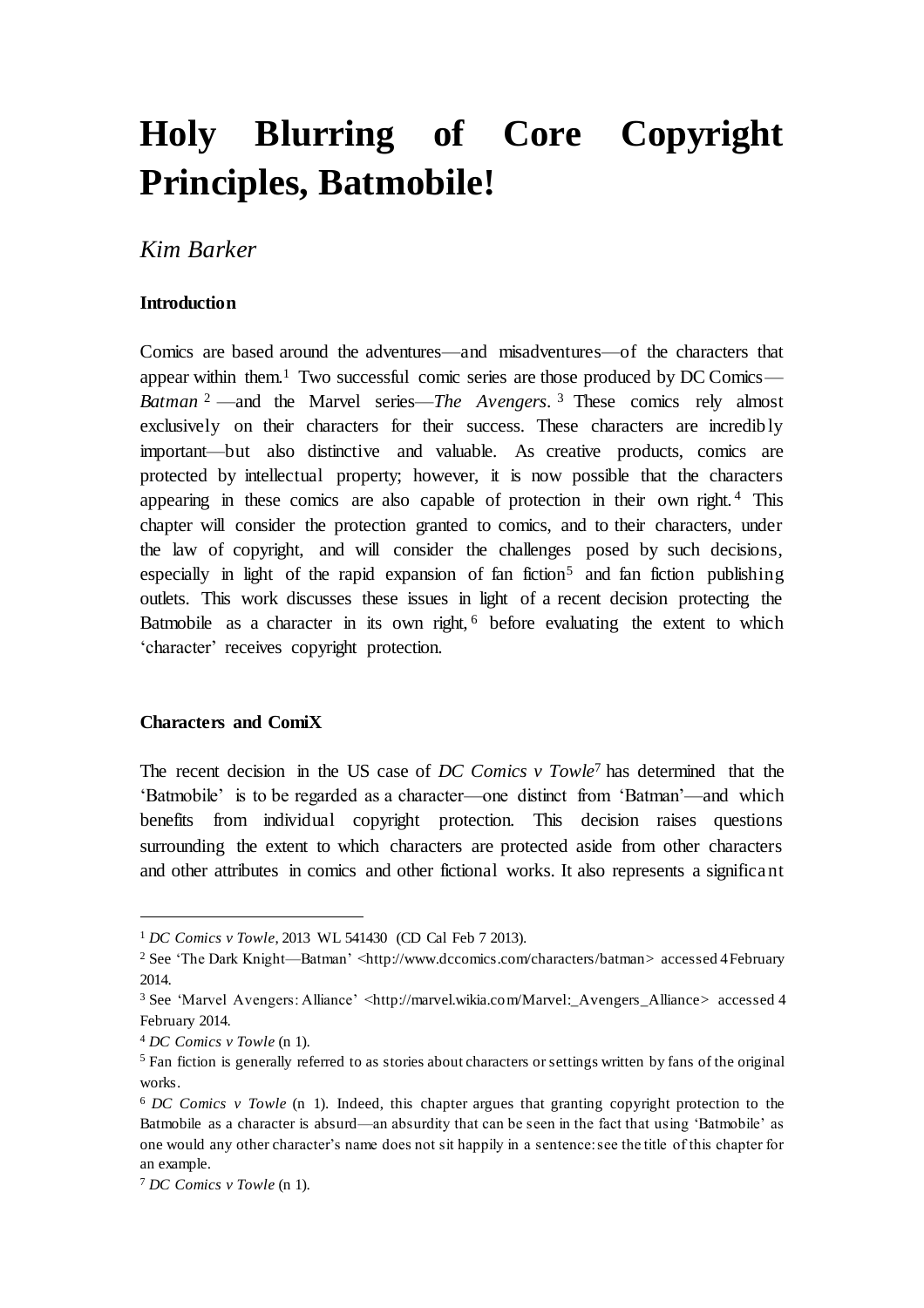change in the legal landscape surrounding characters in literary works.<sup>8</sup> There are now also a number of questions relating to the protection and intellectual property contained within works of fan fiction, which are heavily based upon characters from leading comics. The Batmobile decision is of further significance when it is placed in the context of this fan fiction, and moreover announcements by the  $ComiXology<sup>9</sup>$  platform in 2012: this platform now allows self-publishing of entire comics,  $\frac{10}{10}$  allowing fans to write comics based on official comics or using the characters from leading comics. This could conceivably now include Batmobile comics; although, in light of the decision in *DC Comics* v *Towle*, there is potential for user-generated content, including fan fiction comics, to fall foul of copyright protection.

The ComiXology platform seems to encourage the sharing of works which may be based on characters from other comics. These could potentially be infringing the copyright in characters.<sup>11</sup> Seemingly, the actions of ComiXology conflict with the decision in *DC Comics* v *Towle* and pose problems for user-generated content production.

#### **The Protective Rights-Based Regime**

In England and Wales, the Copyright, Designs and Patents Act 1988 (CDPA 1988) provides protection to a wide range of works <sup>12</sup> from sound recordings <sup>13</sup> and broadcasts  $14$  to works such as films  $15$  and newspapers.  $16$  These works are all expressions of ideas.<sup>17</sup> Another significant element relates to the fixation or capture in a permanent format of the work itself. The fixation requirement is particularly significant for literary, dramatic, musical or artistic works because there is a need for these works to be recorded or captured in some way in order to benefit from copyright protection. <sup>18</sup> Without there being some form of capturing of the work, copyright

<sup>8</sup> Compare the decision of *DC Comics v Towle* (n 1) to the predated decision in *Warner Bros Pictures Inc v Columbia Broadcasting System, Inc* 216 F 2d 945 (9th Cir 1954), where the court was categorical in stating that a character was not to be afforded distinct copyright protection.

<sup>9</sup> A cloud-based comics platform: see [<http://www.comixology.com/about>](http://www.comixology.com/about).

<sup>10</sup> 'Self-Publishing Comic Books: ComiXology Launches "Submit"' (*Huffington Post*, 3 July 2013) [<http://www.huffingtonpost.com/2013/03/07/self-publishing-comic-books-](http://www.huffingtonpost.com/2013/03/07/self-publishing-comic-books-comixology_n_2829005.html?utm_hp_ref=tw)

[comixology\\_n\\_2829005.html>](http://www.huffingtonpost.com/2013/03/07/self-publishing-comic-books-comixology_n_2829005.html?utm_hp_ref=tw) accessed 30 July 2013.

<sup>11</sup> *DC Comics v Towle* (n 1).

<sup>12</sup> W Cornish, D Llewelyn and T Aplin, *Intellectual Property: Patents, Copyright, Trademarks and Allied Rights* (8th edn, Sweet and Maxwell 2013) 430-34.

<sup>13</sup> s5B CDPA 1988.

<sup>14</sup> s6 CDPA 1988.

<sup>15</sup> s5A CDPA 1988.

<sup>&</sup>lt;sup>16</sup> As, for example, literary works under s3, but also as published arrangements under s8 CDPA 1988. See also: *Newspaper Licensing Agency v Marks & Spencer*[2001] Ch 257.

<sup>&</sup>lt;sup>17</sup> Copyright is concerned with the protection of expressions rather than ideas. See below regarding the idea/expression dichotomy.

<sup>18</sup> s3(2) CDPA 1988.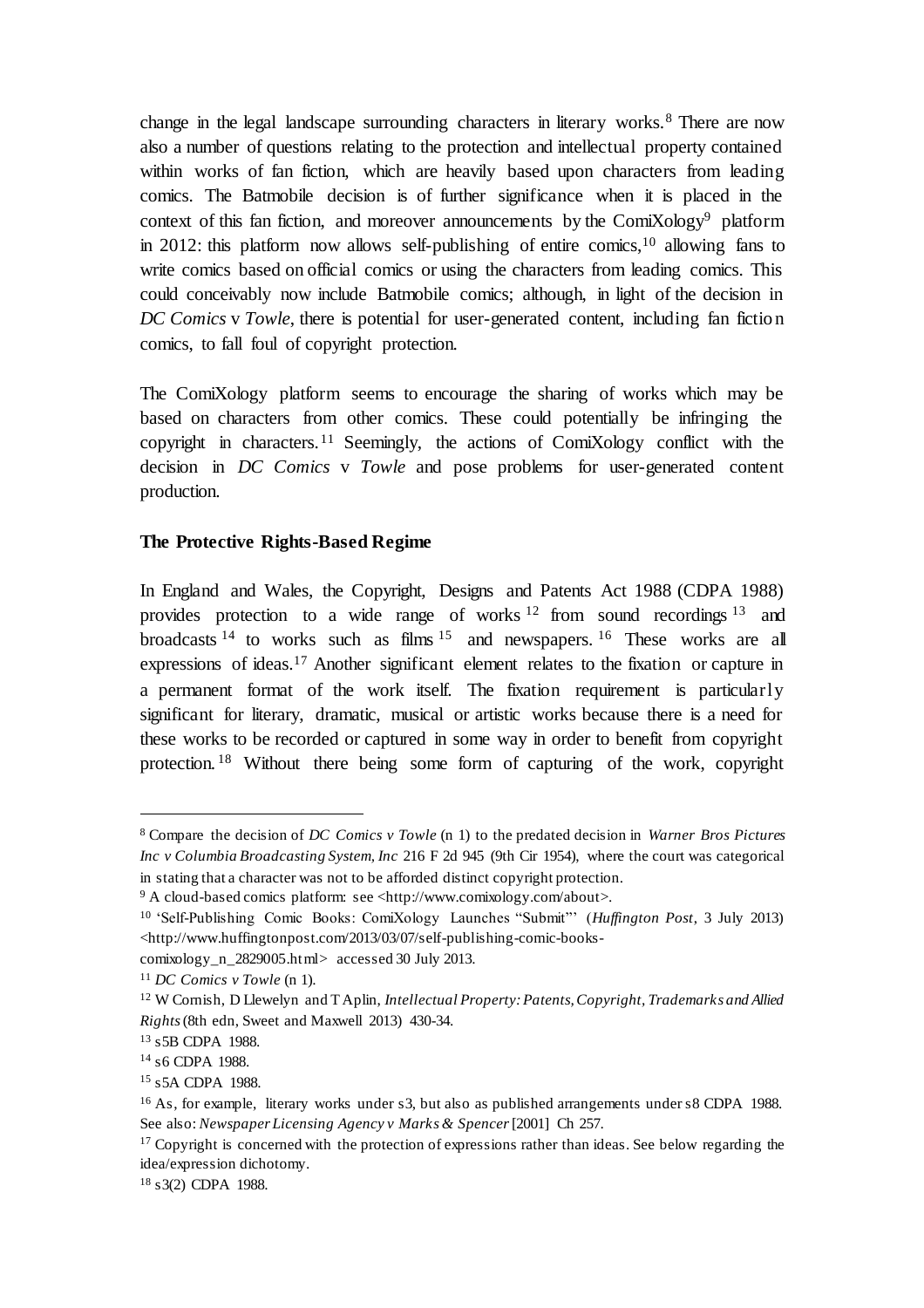subsistence cannot arise<sup>19</sup> and the potential work will not benefit from copyright protection.

A literary work is defined within the CDPA 1988 as a work that is written.<sup>20</sup> Protection is available for literary works, which encompasses protection for books—and works such as comics given their 'written' format, ie the use of images and text.<sup>21</sup> It is possible that comics in particular benefit from additional artistic copyright due to the images and graphics that are merged with the text-based elements. Artistic works, for the purposes of copyright, include things such as graphic works.<sup>22</sup> It is therefore possible that there will be more than one copyright subsisting in the comic as a work—literary copyright and artistic copyright. There is no legislative restriction as to the number of copyrights that can arise in a particular work. For example, it is usual for there to be more than one copyright in books—both the literary work, under s3 CDPA 1988, as well as the typographical arrangement, under s8 CDPA 1988. The question of multiple copyrights has arisen in copyright disputes, most notably in *Critchley Components*. 23 Laddie J highlighted that there is no reason why one work cannot be protected by numerous copyrights.<sup>24</sup> In relation to comics there is likely to be more than one creative effort involved, and on that basis it is unlikely that there will be difficulty in finding multiple copyrights in the same comics work. Two separate and distinct copyrights, potentially for different authors—literary copyright for the person(s) writing the words and artistic copyright for the graphical elements to the comic—are likely to subsist.

However, it is not always straightforward to identify what will be capable of being a 'work'. Deazley and Mathis consider the difficulty of identifying the 'work' forming the subject of copyright protection,  $25$  indicating that there is already a 'problematic legal landscape'<sup>26</sup> in the sphere of copyright, especially in terms of identifying what will form a work for the purposes of copyright. For example, the scope of copyright protection is difficult to identify if an artistic or literary work is not present. The challenge of identifying the category of works for comics to be protected under is compounded by their very nature.<sup>27</sup> This is especially challenging when considering the differences between comics publishing compared to other forms of publishing. Many comics tend to be published in a series or a number of issues rather than a complete

<sup>19</sup> L Bently and B Sherman, *Intellectual Property Law* (3rd edn, OUP 2009) 58.

<sup>20</sup> s3(1) CDPA 1988.

<sup>21</sup> P Torremans, *Holyoak and Torremans Intellectual Property Law* (7th edn, OUP 2013) 199. See also: C Waelde et al, *Contemporary Intellectual Property Law and Policy* (3rd edn, OUP 2013) 56-82.

<sup>22</sup> s4(1) CDPA 1988.

<sup>23</sup> *Electronic Techniques (Anglia) Ltd v Critchley Components* [1997] FSR 401.

<sup>24</sup> Ibid 412-13 (Laddie J).

<sup>25</sup> R Deazley and J Mathis, 'Writing About Comics and Copyright' CREATe Working Paper No 9 (December 2013) [<http://www.create.ac.uk/publications/writing-about-comics-and-copyright/>](http://www.create.ac.uk/publications/writing-about-comics-and-copyright/) accessed January 2013.

<sup>26</sup> Ibid 9.

<sup>27</sup> S McCloud, *Understanding Comics: The Invisible Art* (HarperPerennial 1994) 1-23.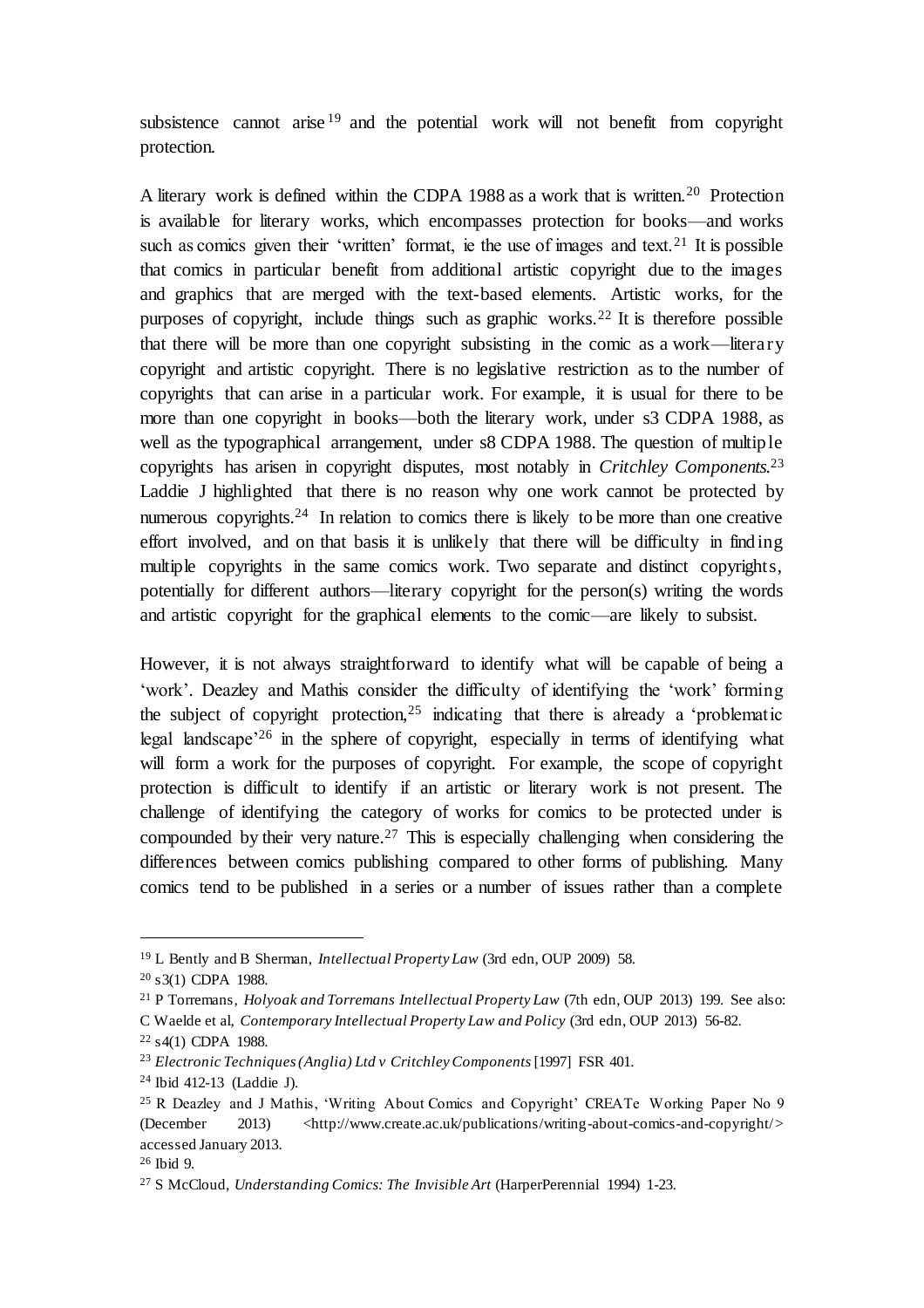story. As such, it is possible for debate to arise as to whether each of the comic issues benefits from copyright protection, or whether the collected story benefits from the protection, although there are decisions that indicate the courts protect works as a whole rather than in parts (albeit these are not comic specific cases).

Deazley and Mathis indicate that, depending upon the ways in which a comic is written, it may be possible to protect each page or each panel of a particular comic,  $28$  perhaps even as individual works of art. The issue of protecting parts of a work or a whole work is one that has caused some difficulty in identifying the work benefitting from copyright protection. For example, in the case of *Hyperion Records*<sup>29</sup> the court indicated that it was possible for individual notes in a classical composition to benefit from protection individually, although that was not the approach taken in the case. This was also an approach that was considered possible in the earlier case of *Sweeney*, <sup>30</sup> where the court said that individual chapters of a book could be protected separately. This has, however, been a controversial issue that was seemingly resolved in *Ladbroke v William Hill*,<sup>31</sup> where the House of Lords indicated that the correct approach to identifying the 'work' was to consider the work in its entirety. As such, it seems that whilst it is possible to protect individual elements of a work, one possible approach that has been adopted by the courts is to protect the work as a whole work, although this is an unresolved area of complexity, compounded if multiple authors are involved in creating a work.

The protection that is afforded to works such as comics ensures that their expressions are protected rather than the ideas embodied within them. This is a fundamental principle that underpins the law of copyright in England and Wales, and is better referred to as the idea/expression dichotomy. This principle originated in the late  $1800s<sup>32</sup>$  and is still regarded as the defining principle of copyright in the absence of a statutory definition, and has been recently reiterated by the Court of Appeal in *Designers Guild*. <sup>33</sup> Morritt LJ stated, 'copyright subsists not in ideas, but in the form in which the ideas are expressed'.<sup>34</sup> This statement reiterated the principle identified at the turn of the 20th century. There are doubts—including the extent to which copyright protects ideas—surrounding whether or not the idea/expression dichotomy offers a useful approach in copyright scenarios, and it is submitted that there is no clear boundary between ideas and expressions. Learned Hand J suggests that the dichotomy can at best only offer generic guidance.<sup>35</sup> This debate has been a lengthy one, with Peterson J in 1916 attempting to clarify this, indicating that if something is worth

<sup>28</sup> Ibid 8.

<sup>29</sup> *Hyperion Records Ltd v Sawkins*[2005] EWCA Civ 565.

<sup>30</sup> *Sweeney and another v MacMillan Publishers Ltd and another*[2001] All ER (D) 332 (Nov).

<sup>31</sup> *Ladbroke Football Ltd v William Hill Football Ltd* [1964] 1 WLR 273.

<sup>32</sup> *Hollinrake v Truswell* [1894] 3 Ch 420; the idea/expression dichotomy was first identified in the US case of *Baker v Selden* 101 U S 99 (1879).

<sup>33</sup> *Designers Guild Ltd v Russell Williams (Textiles) Ltd* [2000] All ER (D) 1950.

<sup>34</sup> Ibid 128.

<sup>35</sup> *Nichols v Universal Pictures*, 45 F 2d 119 (2d Cir 1930).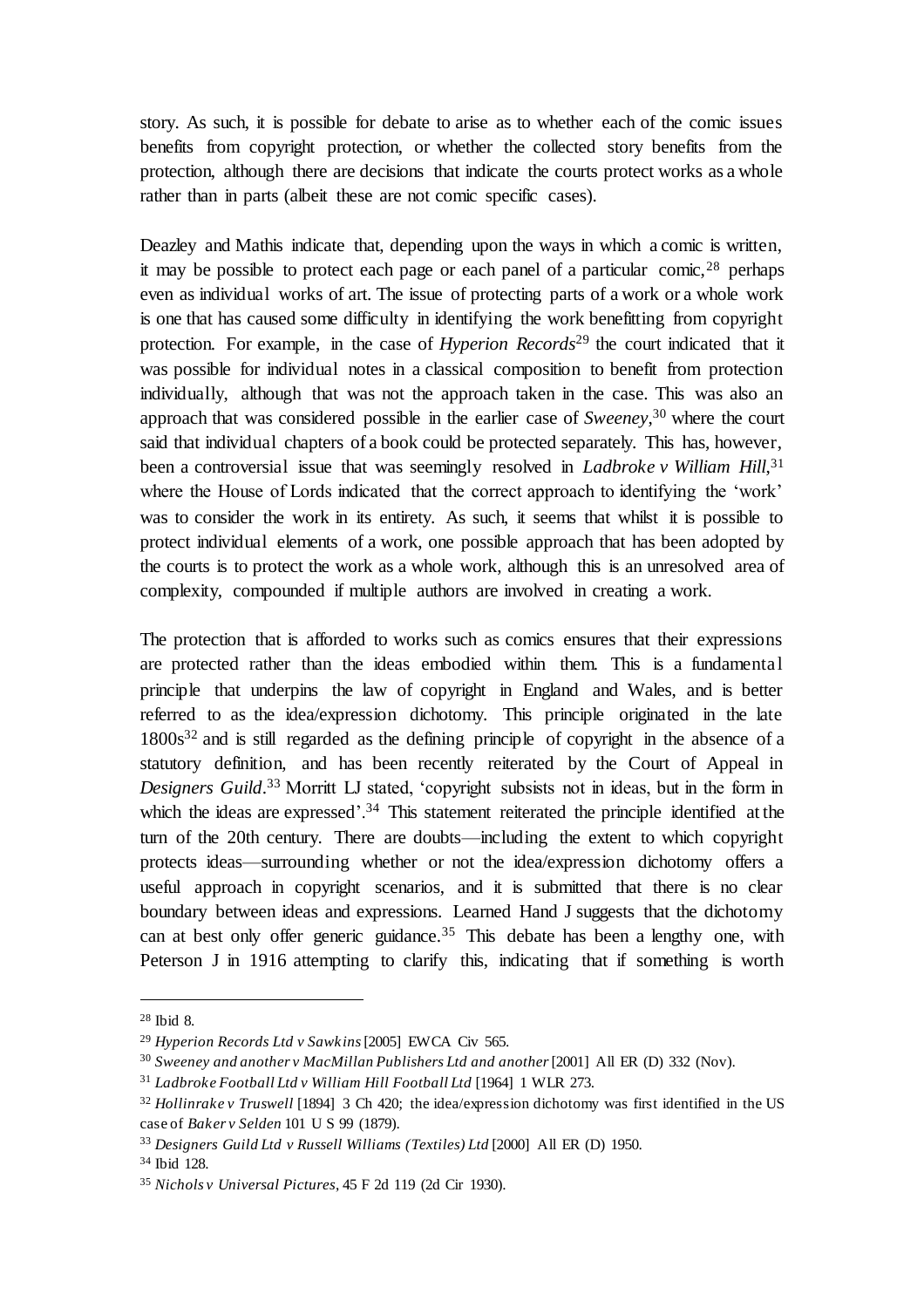copying then it is worth protecting.<sup>36</sup> If something like a comic (as a literary work), for example, falls within the definitions offered in the CDPA of 'works'<sup>37</sup> then it will benefit from copyright protection. It therefore seems that elements of comics fit within this uncertainty over idea and expression, in light of decisions such as that of *DC Comics* v *Towle*, and the dichotomy has been weakened further.

Copyright protects literary works and within this category, protection is afforded to comics. What does not benefit from protection are the ideas embodied within the comics themselves. The fundamental basis for copyright rests on the expression of an idea, rather than an idea in itself, although as will be discussed below, this is now a point of debate.

# **User-Generated Content, Fan Fiction and Copyright?**

User-generated content (UGC) is easily recognisable but difficult to define. The phrase refers to content which is produced by consumers and users, eg Amazon Customer Reviews, blogs, social media sites and uploaded photos. <sup>38</sup> The Organisation for Economic Co-operation and Development (OECD) has identified UGC as being connected to the ability of internet users to express themselves online because the internet has developed to be something that now encourages participation—this is known as the 'participative web'<sup>39</sup> or Web 2.0. The OECD defines UGC as involving three elements: publication, creative effort, and creation outside of professional creative industries.<sup>40</sup> Combining these factors with the idea that UGC is participative, the three elements suggest that there is some form of creative endeavour produced in a nontraditional industry or format published on the internet. Under this definition, creative endeavours such as fan fiction—and potentially comics—fall within the realm of UGC.

UGC can arise in a number of contexts. Perhaps some of the most notable examples have arisen with the rise in social media sites. Instagram is one—controversia  $1^{41}$  example of a UGC platform: users share their images online, directly producing the

 $\overline{a}$ 

<sup>38</sup> Financial Times, 'Definition of User Generated Content' (*Financial Times Lexicon*, 2014) [<http://lexicon.ft.com/Term?term=user\\_generated-content-\(UGC\)>](http://lexicon.ft.com/Term?term=user_generated-content-(UGC) accessed 31 January 2014. <sup>39</sup> OECD Working Party on the Information Economy, 'Participative Web: User Created Content Report' (OECD 2007) [<http://www.oecd.org/internet/ieconomy/38393115.pdf>](http://www.oecd.org/internet/ieconomy/38393115.pdf) accessed 31 January 2014, 8. <sup>40</sup> Ibid 8.

<sup>36</sup> *University of London Press v University Tutorial Press* [1916] 2 Ch 601, 618 (Peterson J).

<sup>37</sup> ss1-8 CDPA 1988.

<sup>&</sup>lt;sup>41</sup> Instagram sparked controversy in late 2012 by changing its terms and conditions to claim ownership over all the images its users had posted through the Instagram service. See for details: M Warman , 'Facebook's Instagram Claims "Perpetual" Rights to Users' Photos' (*The Telegraph*, 18 December 2012) [<http://www.telegraph.co.uk/technology/social-media/9752288/Facebooks-Instagram-claims](http://www.telegraph.co.uk/technology/social-media/9752288/Facebooks-Instagram-claims-perpetual-rights-to-users-photos.html)[perpetual-rights-to-users-photos.html>](http://www.telegraph.co.uk/technology/social-media/9752288/Facebooks-Instagram-claims-perpetual-rights-to-users-photos.html) accessed 31 January 2014.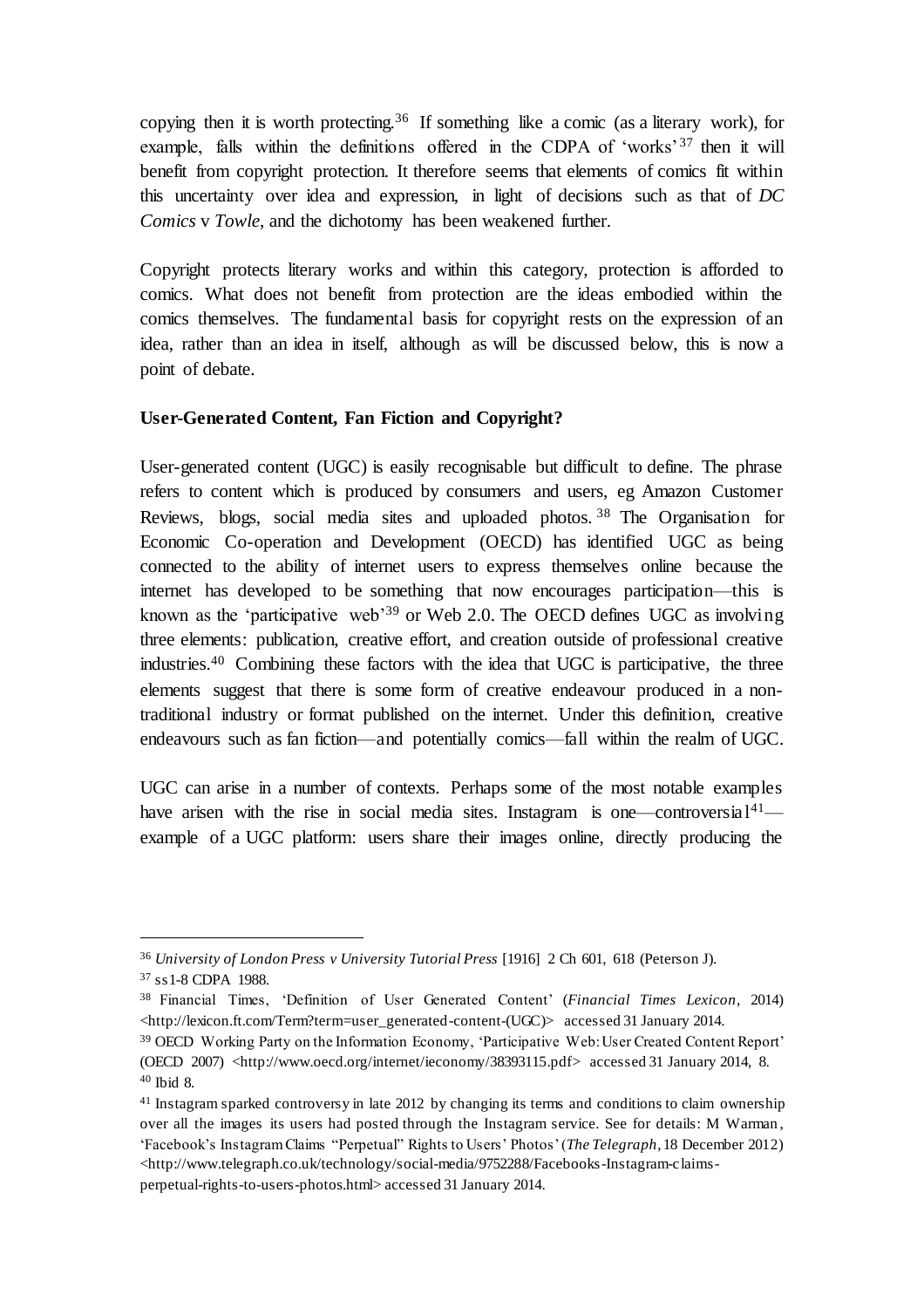content, which Instagram as a service relies upon and is consisted of.<sup>42</sup> UGC also arises in specific comics contexts, and (as just seen) it is also possible to view online fan fiction as examples of UGC. Fan fiction, as defined by Schwabach, refers to 'Works derived from other works currently protected as intellectual property but not explicitly authorized and not commercially published'. 43

This differs from the approach adopted by the OECD in its consideration of the participative web, which provides the following definition:

Fan fiction is a term that describes creative writing (often short stories) that uses pre-existing characters from television, movies or other fiction. Fanfiction.net is such a fan site with thousands of stories, for instance, expanding on the tales of JK Rowling's characters in Harry Potter books.<sup>44</sup>

It is clear from the approaches adopted by Schwabach and by the OECD that fan fiction is the creation of works that are based on pre-existing works. Fan fiction is nothing new per se, and has existed since fictional worlds attracted their own distinct followings, <sup>45</sup> but has become more visible since online publishing and self-publishing platforms rose to prominence.<sup>46</sup> Schwabach credits the 'respectability' of fan fiction to the movement in the 1970s of fandom in light of the 1976 *Star Trek: The New Voyages* short stories collection, which combined fictional works written by fans with introductions written by the actors from the *Star Trek* TV show.<sup>47</sup> This in some respects legitimised fan fiction movements where they had previously been deemed to be niche areas. The impact of the internet upon fan fiction generated a plethora of problems from a copyright perspective, including the publishing potential, <sup>48</sup> not to mention potential infringements of established characters—for example Harry Potter<sup>49</sup>—when used in derived works. The example of JK Rowling and the *Harry Potter*series forming a basis for fan fiction has arisen in the UK through the 'Barry Trotter'<sup>50</sup> works. This is in

<sup>42</sup> See for example: R Ouzeau, 'Unlock the Power of User Generated Content on Instagram' (*Statigram Blog*, 14 January 2014) [<http://blog.statigr.am/unlock-power-user-generated-content-instagram/>](http://blog.statigr.am/unlock-power-user-generated-content-instagram/) accessed 15 January 2014.

<sup>43</sup> A Schwabach, *Fan fiction and Copyright: Outsider Works and Intellectual Property Protection* (Ashgate Publishing, 2011) 8.

<sup>44</sup> OECD, 'Participative Web' (n 39), 16.

<sup>45</sup> Schwabach (n 43) 9.

<sup>46</sup> Ibid 14.

<sup>47</sup> Ibid 9.

<sup>48</sup> L Stendell, 'Fanfic and Fanfact: How Current Copyright Law Ignores the Reality of Copyright Owner and Consumer Interests in Fan Fiction' (2005) 58 *Southern Methodist University Law Review* 1551.

<sup>49</sup> T Wu, 'Harry Potter and the International Order of Copyright' (*Slate*, 27 June 2003) [<http://www.slate.com/articles/news\\_and\\_politics/jurisprudence/2003/06/harry\\_potter\\_and\\_the\\_](http://www.slate.com/articles/news_and_politics/jurisprudence/2003/06/harry_potter_and_the_international_order_of_copyright.single.html) interna [tional\\_order\\_of\\_copyright.single.html>](http://www.slate.com/articles/news_and_politics/jurisprudence/2003/06/harry_potter_and_the_international_order_of_copyright.single.html) accessed 31 January 2014.

<sup>50</sup> P England and D Meale, 'Barry Trotter and the Infringement of Copyright—Parody Rules in the UK' (2008) 178 *Managing Intellectual Property*, 34.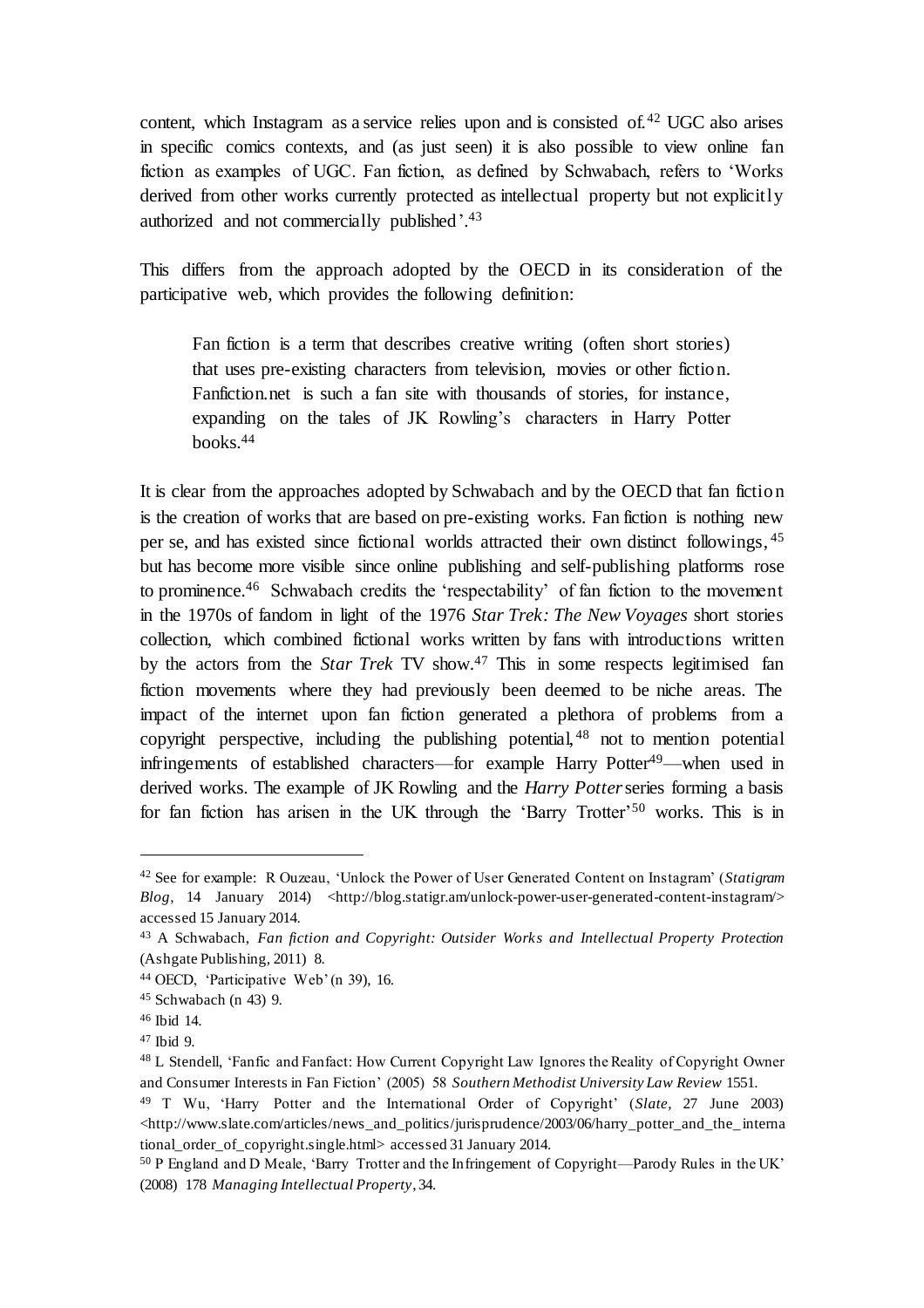addition to JK Rowling suing for alleged copyright infringement in the 'Tanya Grotter' works in Russia. Both the Tanya Grotter work and the Barry Trotter work are fan fiction works, and both derivative works have been published.

The suggestion that fan fiction is nothing other than UGC, and as such online publishing should not prove problematic, was the argument used as a defence in relation to the wildly popular *Fifty Shades of Grey* series<sup>51</sup> when copyright infringement claims were lodged against a pornographic production of the work.<sup>52</sup> The defence claimed that the original works could not benefit from copyright protection because they were already in the public domain and had been produced in high percentages on a variety of websites. An additional and more unusual claim arose that there could be no copyright in the *Fifty Shades of Grey* works because they were originally fan fiction based on the *Twilight* series. This is a compelling argument, and one which Sunshine and Cloak highlight needs attention in any creation of fan fiction: 'the fan fiction author needs to be mindful to avoid infringing the underlying work or risk losing copyright protection'.<sup>53</sup> Fischer highlights that a claim such as that made in this case places a substantial emphasis on the contractual licensing of any fan fiction site.<sup>54</sup> This seems to emphasise the importance of reading End User License Agreements,  $55$  especially when dealing with potentially valuable properties online.<sup>56</sup>

However, UGC differs from fan fiction in one significant way. UGC can be original, whereas fan fiction can be derivative; it is based on a previous work (and therefore is based on a work which will benefit from copyright protection). This poses problems for the copyright subsistence in fan fiction, largely because of the idea/expression dichotomy, and the basing of fan fiction on the original works. It also poses potential difficulties when determining whether there has been copyright infringement by someone producing fan fiction.

This is a particular problem when fan fiction is widely published and shared on fan fiction sites. A brief survey of one leading site<sup>57</sup> reveals that there are over 10,000 fan

<sup>51</sup> *Fifty Shades Limited and Universal Studios LLC v Smash Pictures Inc* No CV12-10111 (CD Cal 27 Nov 2012).

<sup>52</sup> E Gardner, 'Universal Sues over "Fifty Shades of Grey" Porn Adaptation' (*The Hollywood Reporter,* 29 November 2012) [<http://www.hollywoodreporter.com/thr-esq/fifty-shades-grey-porn-adaptation-](http://www.hollywoodreporter.com/thr-esq/fifty-shades-grey-porn-adaptation-395478)[395478>](http://www.hollywoodreporter.com/thr-esq/fifty-shades-grey-porn-adaptation-395478) accessed 2 February 2014.

<sup>53</sup> DB Sunshine and JT Cloak, 'Fifty Shades of Copyright' (*Intellectual Property Magazine*, May 2013), 47.

<sup>54</sup> MA Fischer, 'Fifty Shades of Grey and Fan Fiction: Do You Own Your User Generated Content?' (*Lexology*, 12 March 2013) [<http://www.lexology.com/library/detail.aspx?g=5cd41c40-3d90-486d](http://www.lexology.com/library/detail.aspx?g=5cd41c40-3d90-486d-8510-4a9f86dd7bfa) -[8510-4a9f86dd7bfa>](http://www.lexology.com/library/detail.aspx?g=5cd41c40-3d90-486d-8510-4a9f86dd7bfa) accessed 6 February 2014.

<sup>55</sup> Contractual agreements governing the relationship between the providers and users of software and websites, including fan fiction sites.

<sup>56</sup> K Barker, 'MMORPGing—The Legalities of Game Play' (2012) *European Journal for Law and Technology* 3(1), 1.

<sup>57</sup> Fan Fiction Net [<https://www.fanfiction.net/comic/Batman/>](https://www.fanfiction.net/comic/Batman/) accessed 30 August 2013.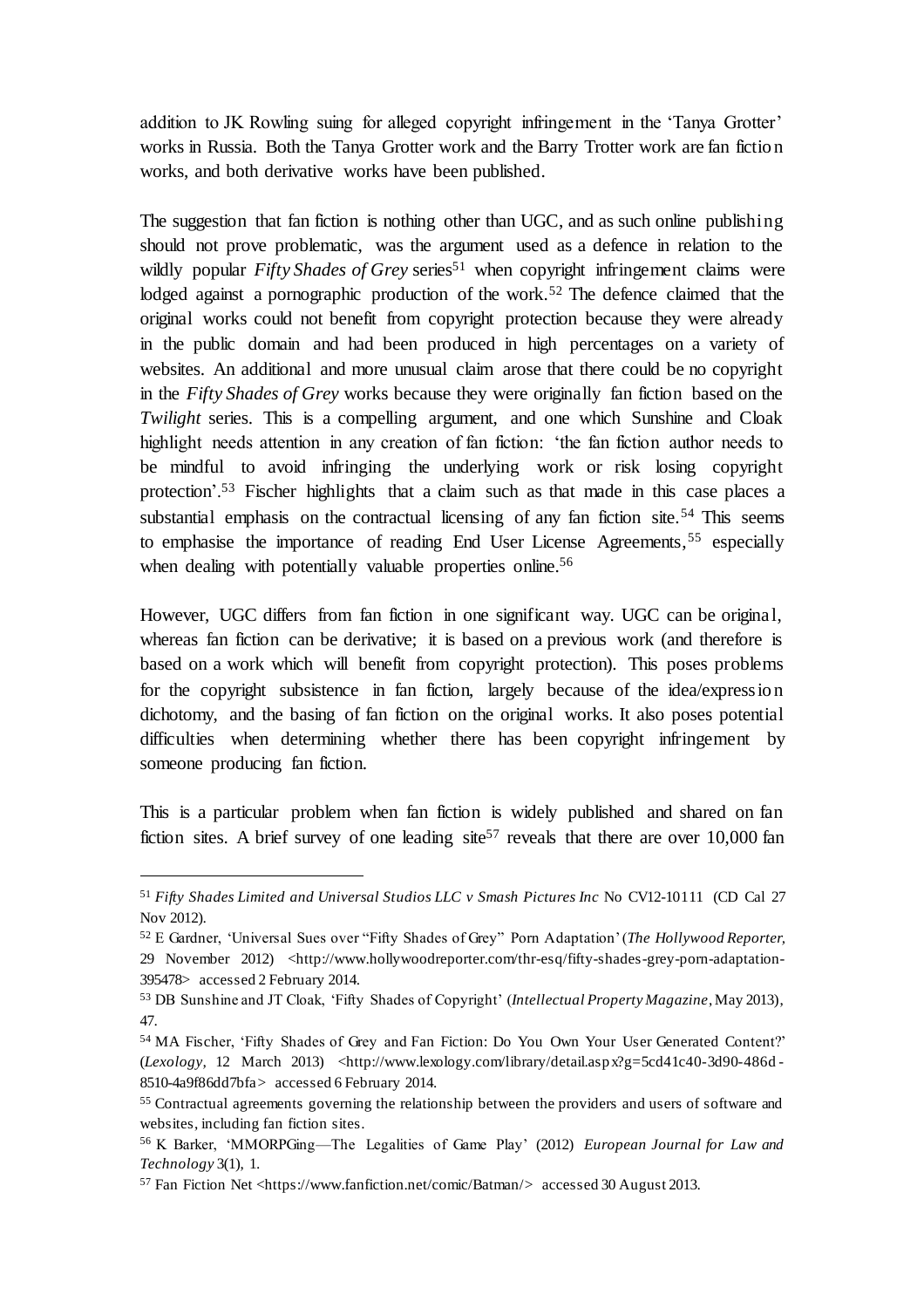fiction stories relating to Batman alone.<sup>58</sup> It is potentially a problem following the announcement by ComiXology that there is a move towards commercial selfpublication of fan fiction comics. The ComiXology platform is one that publishes online comics, and which in July 2013 announced that self-publishing of comics would be supported for the first time. This service allows fan fiction authors, and authors of their own comics, to submit them to the ComiXology platform and see them published. Whilst this was not the only platform to launch such a submission system—with Amazon also launching a similar service  $59$ —it is one which focuses especially on comics and graphic works, and in light of problems surrounding not only copyright subsistence in comics, but also comic character copyright, it is a signific ant development. Given that comics are protected by copyright, and that UGC can include works of fan fiction, such developments provide broad challenges for copyright. These challenges are exacerbated in light of decisions indicating that comics characters are protectable by copyright in themselves.

## **The Batmobile 'Character' Problem**

As discussed, copyright protection extends to the expressions of ideas rather than to the ideas themselves. In July 2013, Lew J, in a Californian court, decided that the Batmobile was a character and therefore capable of distinct copyright protection, paying scant regard to the question of design rights. In *DC Comics* v *Towle*, <sup>60</sup> Mr Towle had been operating 'Gotham Garages', <sup>61</sup> where customers could order replica vehicles based on the Batmobile from the 1989 *Batman* film, and the 1966 TV series. DC Comics, as the publisher of comic books featuring both the Batmobile and the Batman character, sued Towle for copyright infringement on the basis that Towle had been producing replica vehicles modelled on those that had appeared in the TV series, films and comics. The decision came before Lew J, who, in considering his judgment, identified the significance of a character in any work of copyright.

If the idea/expression dichotomy is applied to the facts of *DC Comics* v *Towle*, it seems difficult to reach a conclusion other than the Batmobile replica cars being a different form of expression, and therefore protectable as a different work from the comic books, films and TV series. This would appear to be the correct stance, especially on the basis of what was determined in cases such as *Designers Guild*<sup>62</sup> where a distinction was

<sup>58</sup> 'Self-Publishing Comic Books' (n 10).

<sup>59</sup> See for example: Kindle Direct Publishing [<https://kdp.amazon.com/>](https://kdp.amazon.com/).

<sup>60</sup> *DC Comics* v *Towle* (n 1).

<sup>&</sup>lt;sup>61</sup> Gotham Garages [<http://www.gothamgarage.net/cars.html>](http://www.gothamgarage.net/cars.html), although the website now indicates that Gotham Garages does not own the trademarks in vehicles such as 'Herbie the Lovebug' or the 'Munsters Koach.'

<sup>&</sup>lt;sup>62</sup> *Designers Guild* (n 33). It may be observed that this is a UK authority, and the Batmobile decision is not; nevertheless, both the USA and the UK have adopted the idea/expression dichotomy as the fundamental basis for their respective copyright systems. In the USA, this was identified in the fundamental case of *Baker* v *Selden* 101 U S 99 (1879).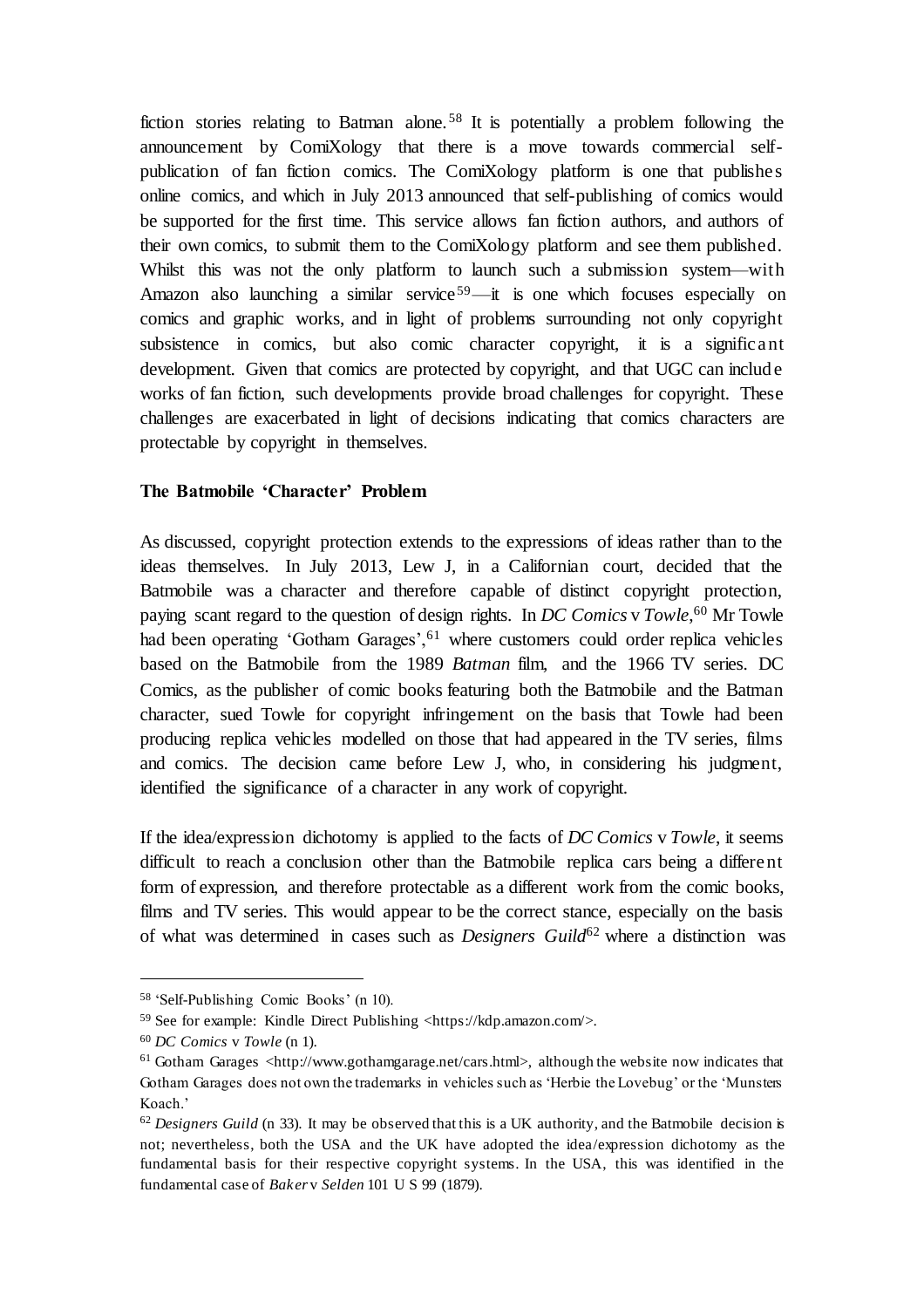held between ideas and expressions. Surely, the expressions of the Batmobile in the comics and film were different from the expression in the form of a replica car by Mr Towle?

Nevertheless, the approach Lew J in *DC Comics v Towle* followed was different. He stipulated that the Batmobile (in the comics, TV series and book) was a character which was particular and distinctive; therefore entitled to separate copyright protection. In making such a judgment, Lew J held that Mr Towle had been infringing the copyright of DC Comics. This was the decision reached, regardless of the fact that the Judge was aware that the Batmobile appeared differently each time it appeared:

The Batmobile is known by one consistent name that identifies it as Batman's personal vehicle. It also displays consistent physical traits … Even though the Batmobile is not identical in every comic book, film or television show, it is still widely recognizable because it often contains bat-like motifs, such as bat-faced grill, or bat-shaped tailfins in the rear of the car, and it is almost always jet black.<sup>63</sup>

It is clear from the judgment that Lew J was aware of the differences between the various representations the Batmobile has taken on in different media. Nevertheless, he highlighted a variety of common features, which he indicated were distinctive enough to allow a finding of character in the Batmobile. The Judge also indicated that because the Batmobile had a distinctive character, and was protected by copyright, Mr Towle was infringing that copyright, even by transferring the expression of the Batmobile from a two-dimensional representation into a three-dimensional representation.<sup>64</sup> This has proved to be a controversial decision, and is far from problem-free, because the scope of the judgment essentially means that even where there is a functional element to the expression a copyright finding of character will be sufficient for infringement to arise. <sup>65</sup> The difficulty with this decision stems directly from the idea/expression dichotomy: the expression of the Batmobile in Mr Towle's car was a different expression from that in the comic books, film and TV series. If core copyright principles are applied, such a decision should not have arisen—it is within the scope of the law to provide protection for both expressions.

A similar issue arose in the *Lucasfilm*<sup>66</sup> litigation in the UK in relation to whether or not copyright protection extended to replica Stormtrooper Helmets that had originally been made for the 1970s film, *Star Wars Episode IV: A New Hope*. The Supreme Court

<sup>63</sup> *DC Comics v Towle* (n 1) 37-38 (Lew J).

<sup>64</sup> *DC Comics v Towle* (n 1) 39 (Lew J).

<sup>65</sup> KA Henry, 'Holy Copyrightability! The Batmobile is a Superhero…' (*Media Law Monitor*, 9 April 2013) [<http://www.medialawmonitor.com/2013/04/holy-copyrightability-batman-the-batmobile-is-a](http://www.medialawmonitor.com/2013/04/holy-copyrightability-batman-the-batmobile-is-a-superhero/)[superhero/>](http://www.medialawmonitor.com/2013/04/holy-copyrightability-batman-the-batmobile-is-a-superhero/) accessed 30 August 2013.

<sup>66</sup> *Lucasfilm Ltd v Ainsworth* [2011] UKSC 39.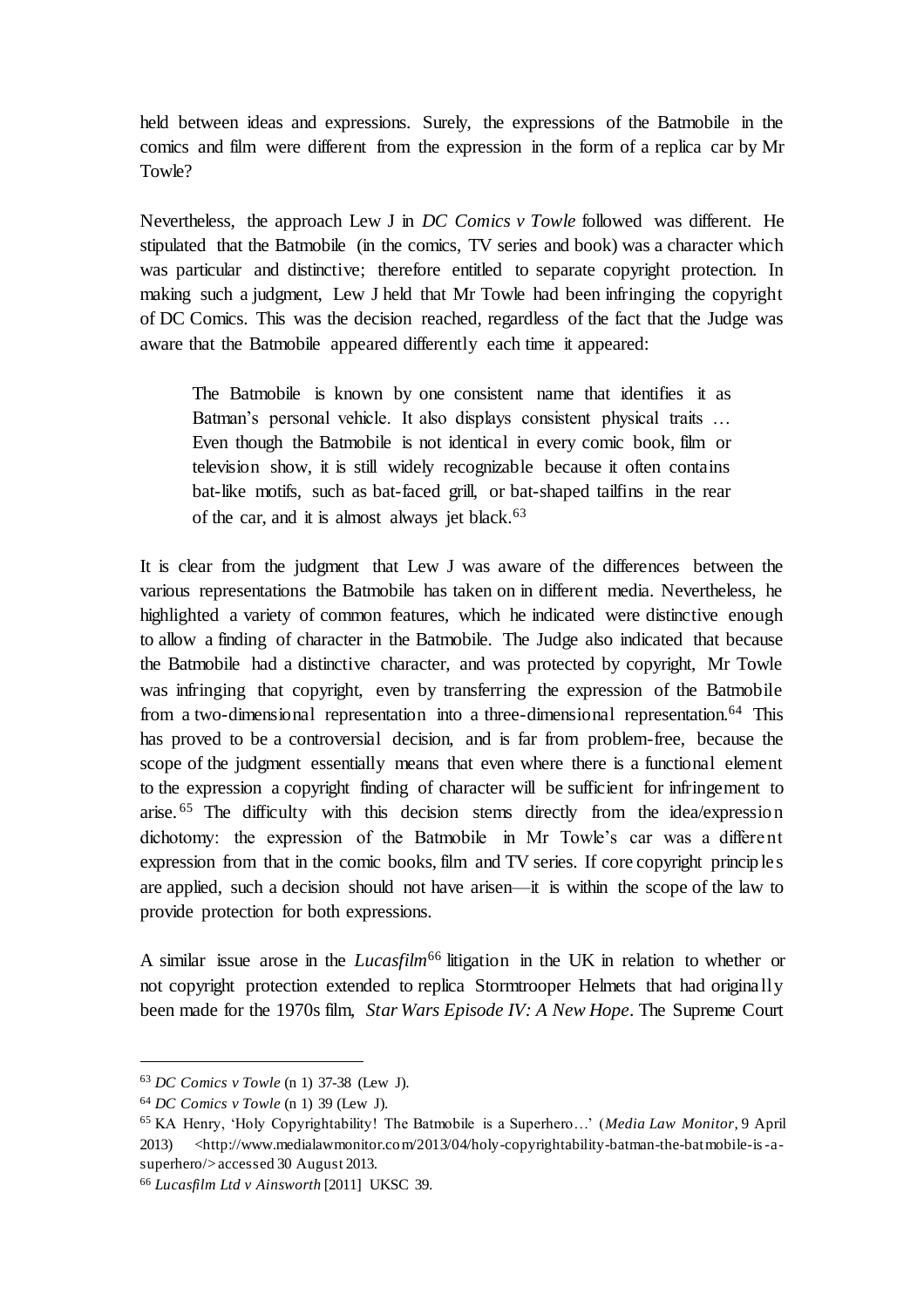was required to adjudicate on a copyright infringement claim arising in the helmets being produced by Ainsworth without permission of Lucasfilm. The Court considered that the helmets could potentially be capable of copyright protection, albeit not in this instance. This decision turned on the consideration given by the Court to the 'purpose' of the helmets, stipulating that there could be no copyright in the helmet because it was not the helmet forming the work of art:

It was the Star Wars film that was the work of art … The helmet was utilitarian in the sense that is was an element in the process of production of the film.<sup>67</sup>

This reasoning, if applied to decisions like *DC Comics* v *Towle*, indicates that the decision made by Lew J could be correct, if the rationale was that the 'work of art' in question was something more than merely the Batmobile*.* As such, it is possible that the reasoning of Lew J was that protection had to be granted to the Batmobile as a character because it was an extension of Batman as a work of art*.* Whether this rationale would be applied in the UK is an interesting question. Irrespective of this, the decision reached in another UK case, *Temple Islands v New English Teas*, <sup>68</sup> also concerned the scope of copyright protection. This case was not concerned with character protection, but with the protection afforded to photographs that have been edited. The issue arose over a question of copyright infringement in images of the Houses of Parliament, taken with a London bus in the foreground, later edited so that there was a monochrome background with a red bus in the foreground.<sup>69</sup> The two images, taken by different people, were similar but were taken from slightly different positions on the banks of the River Thames in London. Birss J in the Patents County Court was required to consider whether there had been copyright infringement, and held that there was infringement of the first image, although there are concerns as to whether or not this case establishes good law.

The implications of the *Temple Islands* decision are potentially significant, and evidence the emanation of the underlying confusion prevalent in the idea/expression dichotomy. <sup>70</sup> The dichotomy does not protect ideas, <sup>71</sup> yet the decision in *Temple Islands* has had the effect of giving protection to the underlying idea of editing the photograph rather than protecting two expressions of the same, or a very similar, idea.

<sup>67</sup> Ibid at 44.

<sup>68</sup> *Temple Island Collections Ltd* v *New English Teas Ltd & Anor* [2012] EWPCC 1.

<sup>69</sup> See for example: 'The Wheels on the Birss' (*The IPKat*, 25 January 2012) [<http://ipkitten.blogspot.co.uk/2012/01/wheels-on-birss.html>](http://ipkitten.blogspot.co.uk/2012/01/wheels-on-birss.html) accessed 26 January 2014.

<sup>70</sup> S Innes, 'Snaps: Temple Island Collections v New English Teas Ltd [2012] EWPCC 1' (*Lexology*, 3 April 2012)  $\langle$ http://www.lexology.com/library/detail.aspx?g=4a5a2656-512e-4036-96fb -[2e7d63cd263c>](http://www.lexology.com/library/detail.aspx?g=4a5a2656-512e-4036-96fb-2e7d63cd263c) accessed 14 January 2014.

<sup>71</sup> S Ang, 'The Idea-Expression Dichotomy and Merger Doctrine in the Copyright Law of the US and the UK' (1994) 2 *International Journal of Law and Information Technology*, 111; *Hollinrake v Truswell* [1894] 3 Ch 420; *Designers Guild Ltd v Russell Williams (Textiles) Ltd* [2000] All ER (D) 1950.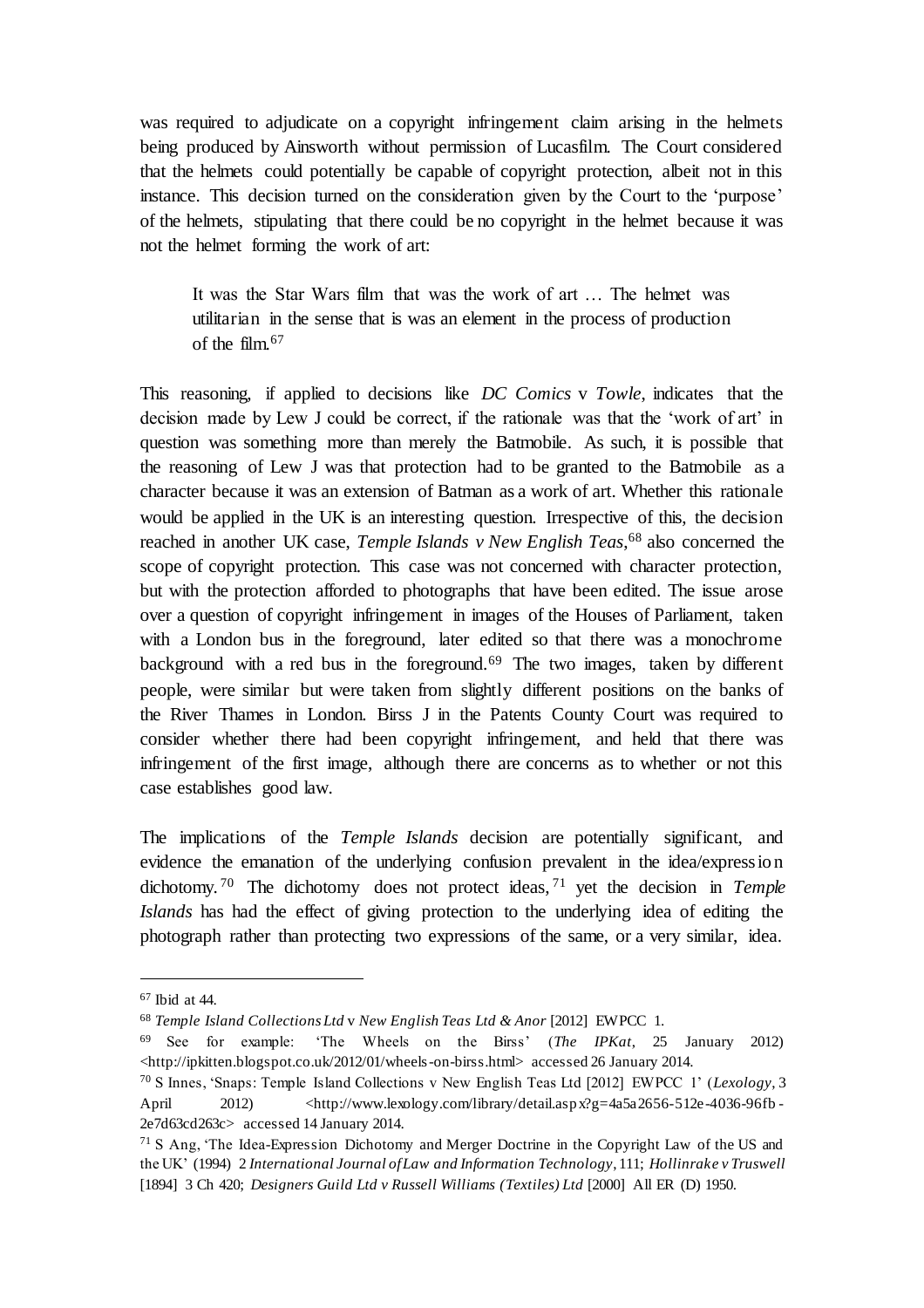Rahmatian indicates that the Court reached the correct decision, but that the law is to blame for producing the wrong result,<sup>72</sup> but it is submitted that this is an unjustifiable legal position. Nevertheless, the Court did not consider in its judgment in *Temple Islands* the idea/expression dichotomy. Consequently, it seems that the effect of the *Temple Islands, Lucasfilm* and *DC Comics v Towle* cases have all weakened and blurred the dichotomy. In addition to that, it is also apparent that from the *Temple Islands* and *DC Comics v Towle* judgments that copyright protection is extending to include protection of underlying ideas. This is likely to be particularly problematic given the ease with which fan fiction comics can be produced and published through platforms such as ComiXology.

*DC Comics* v *Towle* is not the only case concerning intellectual property rights in characters. Nor is it the only case discussing characters in cars. A related case dealing with rights in car characters is *Halicki Films*. <sup>73</sup> This case was concerned with the copyright in the name of the car 'Eleanor' which had appeared in the original *Gone in 60 Seconds*. The dispute arose because of the Disney remake of the film in 2000, and the use of the rights to sell merchandise. The court was required to adjudicate on a number of issues relating to the character of the car, and, whilst not ruling that the car appearing in the original could be entitled to 'comic book-like copyright', $74$  did indicate that there were distinctive elements, which may allow such protection to arise. Brehm and May have suggested that the leading reason why such a finding could be possible is because of the particularly distinctive features the characters have.<sup>75</sup> The Batmobile had its features discussed at length, with the Judge concluding that the features themselves were distinctive.<sup>76</sup> Similarly, in *Halicki* 'Eleanor' was a bright yellow 1970s car—again, distinctive enough to be memorable.

There have been other US cases dealing with the protection afforded to characters under the law of copyright, although these have not—in contrast to the Batmobile and 'Eleanor' decisions—been concerned per se with physical embodiments of those characters. Schwabach indicates that the US courts have changed their scope of protection in relation to characters, using different tests.<sup>77</sup> This change in approach from the US courts has meant that they adopted a strict stance in that characters were deemed to be un-protectable in the 1950s, yet that approach changed post-2012. The first test, indicating that characters are not protectable, arose in relation to the character of Sam Spade in *The Maltese Falcon* in 1954. <sup>78</sup> The Court in this case indicated that

 $\overline{a}$ 

<sup>76</sup> *DC Comics v Towle* (n 1) 37-38 (Lew J).

<sup>72</sup> A Rahmatian, '*Temple Islands Collections v New English Teas*: an incorrect decision based on the right law?' [2012] *European Intellectual Property Review* 796.

<sup>73</sup> *Halicki Films LLC v Sanderson Sales and Marketing* 547 F 3d 1213, (9th Cir. 2008).

<sup>74</sup> Ibid.

<sup>75</sup> AS Brehm and EW May, 'Copyright Protection for Fictional Characters' (2012) 84 *Bloomberg BNA's Patent, Trademark and Copyright Journal* 285.

<sup>77</sup> Schwabach (n 43) 28.

<sup>78</sup> *Warner Bros Pictures Inc v Columbia Broadcasting System Inc* 216 F 2d 945 (9th Cir 1954).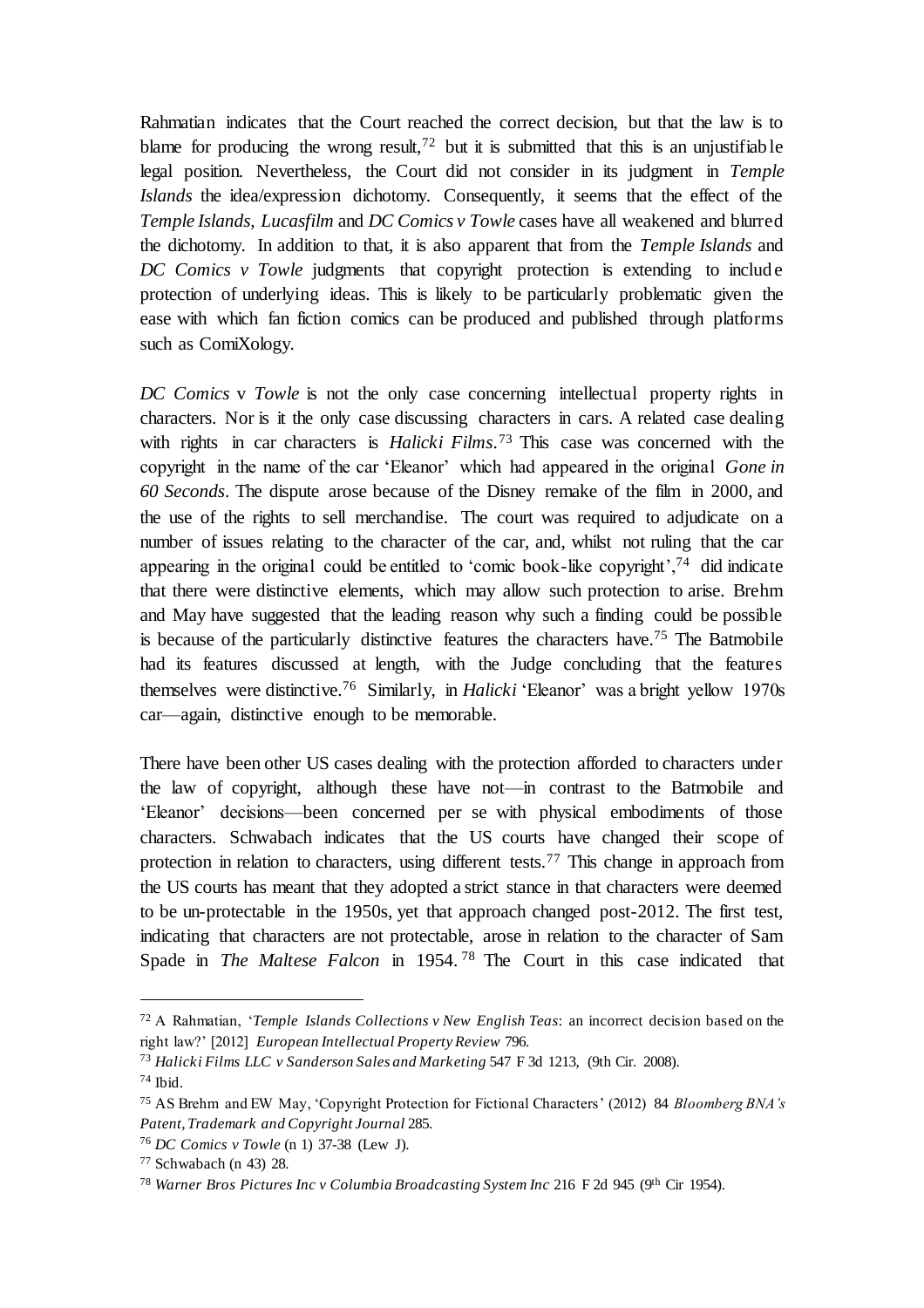irrespective of the assignability or otherwise of copyright in *The Maltese Falcon*, there was no copyright in the character Sam Spade: 'The character is only the chessman in the game of telling the story, he is not within the protection afforded by copyright'.<sup>79</sup>

This restrictive approach seems consistent with the idea/expression approach to copyright. The Sam Spade character, under this restrictive approach or the so-called 'story-being told'<sup>80</sup> test, did not benefit from copyright protection. This is perhaps because of the claim made by the author Hammett in the 1934 edition: 'Spade has no original. He is a dream man.'<sup>81</sup> This is reiterated by Schwabach, who indicates that there were no particularly distinctive features of Sam Spade.<sup>82</sup> It is perhaps this that distinguishes the 1954 decision, from the much later cases of *DC Comics v Towle* and *Halicki.*

The second test, known as the 'sufficiently delineated' test, was adopted initially in *Air*  Pirates,<sup>83</sup> where the Court indicated the shortcomings of the 'story being told test' when applied to characters accompanied by graphical representations. It is therefore apparent that under the 'story being told' test it is unlikely that the Batmobile of Mr Towle would have been found to be infringing copyright on the basis that there is no copyright in characters. However, under the less restrictive 'sufficiently delineated' test, which focuses on the character being drawn so sufficiently that the representation of the character moves from an idea to being an expression, it is:

plausible to interpret *Air Pirates* as applying a less stringent test for protectability of graphic characters … As a practical matter, a graphically depicted character is much more likely than a literary character to be fleshed out in sufficient detail so as to warrant copyright protection.<sup>84</sup>

Under this interpretation, adopted in  $1989$ ,  $85$  it is clear that the Courts have adopted a lower threshold which identifies that there will be more detail required in order to protect a character under copyright. Nevertheless, this is not without its problems. And it is within such vagueness as 'sufficient detail' that decisions like *DC Comics v Towle* are made. This again blurs the lines between idea and expression, and is likely to prove problematic in subsequent cases.

# **The Blurring of Ideas—A Comic Tragedy?**

<sup>79</sup> *Halicki Films LLC* (n73) 1224.

<sup>80</sup> Schwabach (n 43) 24.

<sup>81</sup> D Hammett, *The Maltese Falcon* (introduction) 1934.

[<sup>&</sup>lt;http://www.thrillingdetective.com/trivia/triv244.html>](http://www.thrillingdetective.com/trivia/triv244.html) accessed 31 January 2014.

<sup>82</sup> Schwabach, *Fan Fiction and Copyright* (n 43) 29.

<sup>83</sup> *Walt Disney Productions v Air Pirates* 581 F 2d 751 (9th Cir 1978).

<sup>84</sup> *Anderson v Stallone* No 87-0592, 1989 WL 206431 (CD Cal 1989).

<sup>85</sup> Ibid.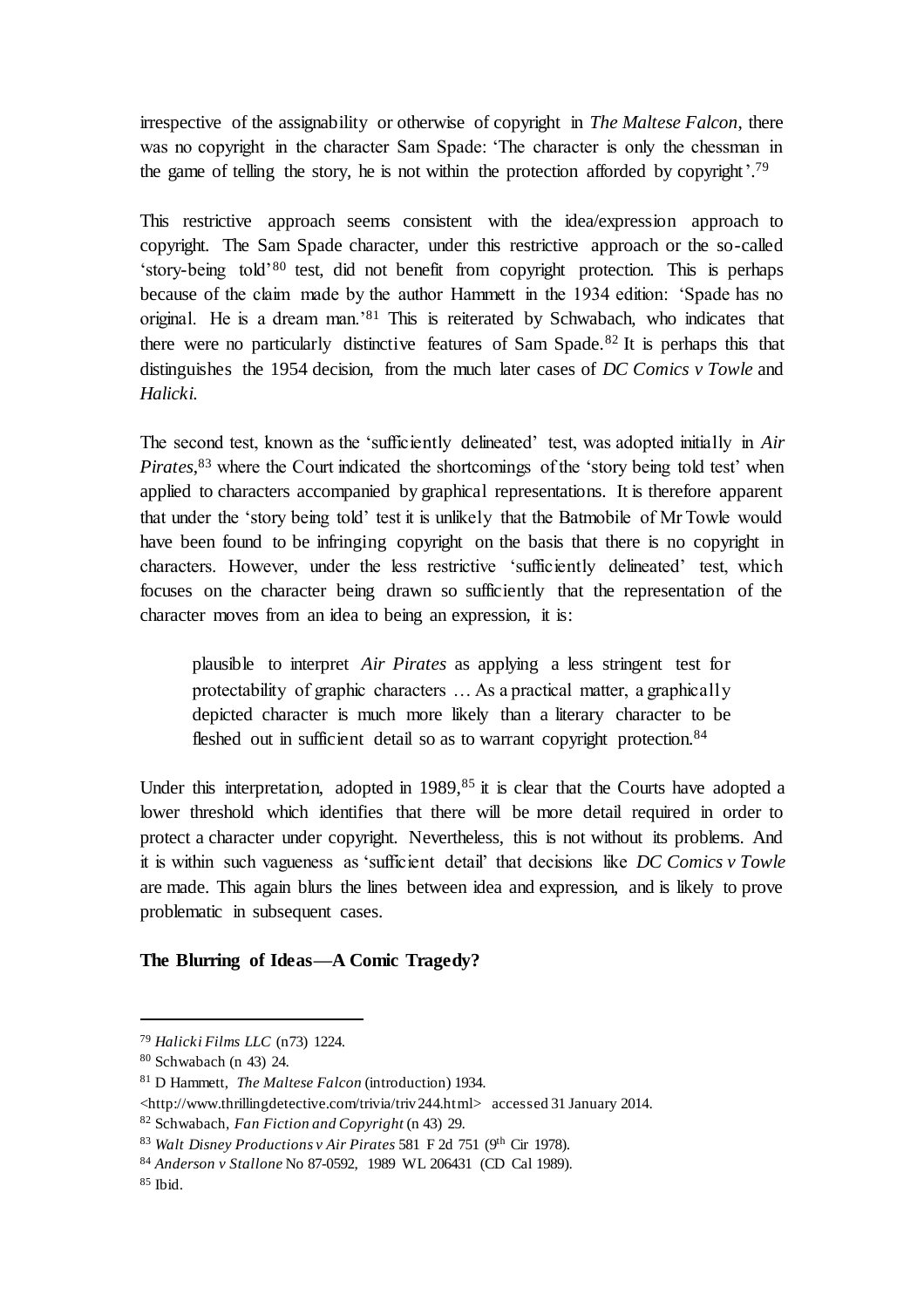The decision relating to the Batmobile is concerning for fans of the Batman series, be it films, comic books or a television series. Fan fiction has to begin somewhere, and that is very often with the original work, and the original expression of a character. If, as indicated in the US cases, characters are protected by copyright, it is highly likely that fans who continue to produce fan fiction based on the leading characters—such as Batman and the Batmobile—will fall foul of copyright laws. This is even more likely given the volume of fan fiction, which is published through online platforms such as ComiXology.

Digital platforms like ComiXology encourage creativity, and reflect the underpinnings of the intellectual property system. However, whilst encouraging creativity, they are also simultaneously encouraging users and fans to engage in activities which may lead to copyright infringement. This is particularly problematic in light of the *DC Comics v Towle* decision that subordinate characters in established comics can benefit from protection. The Court, in making such a determination, may have reached the correct decision based on the facts. The Court in *DC Comics* v *Towle* equally may have made the incorrect decision, especially after the decision in *Lucasfilm*, where the focus rested on the utilitarian function and purpose of the items created. In focussing on the purpose here, the Batmobile was part of the film and was not part of the original expression, so does not fall within the copyright of the Batmobile. By protecting a character the court has stretched the boundaries of copyright, and has twisted—perhaps irreparably—the distinction between ideas and expressions. It seems from the decision that underlying ideas—such as the Batmobile—are now protected by copyright, rather than the expression of them.

If the Court had protected the expression of the Mr Towle's Batmobile, rather than the Batmobile per se, the scope of copyright would not have been damaged. The Court could have made such a decision on the basis of UGC justifications—Mr Towle's Batmobile is his expression of the idea behind the Batmobile. The decision in the USA seems to do something very similar to that which was done in the UK case of *Temple Islands—*the law has been interpreted and applied by both courts in two different jurisdictions, and in their application they have given protection to the ideas underlying expressions rather than the expressions themselves. In addition to this, they have significantly altered the potential for fiction, and that detracts not only from the characters themselves, but also from the enjoyment of those characters. UGC and fan fiction enterprises have had their creative freedom curtailed by two problematic decisions which have changed the scope of copyright protection.

# **List of Cases**

*Anderson v Stallone* No 87-0592, 1989 WL 206431 (CD Cal 1989) *Baker v Selden* 101 U S 99 (1879) *DC Comics v Towle*, No CV11-03934 RSWL (OPx) (CD Cal Feb 7, 2013) *Designers Guild Ltd v Russell Williams (Textiles) Ltd*. [2000] All ER (D) 1950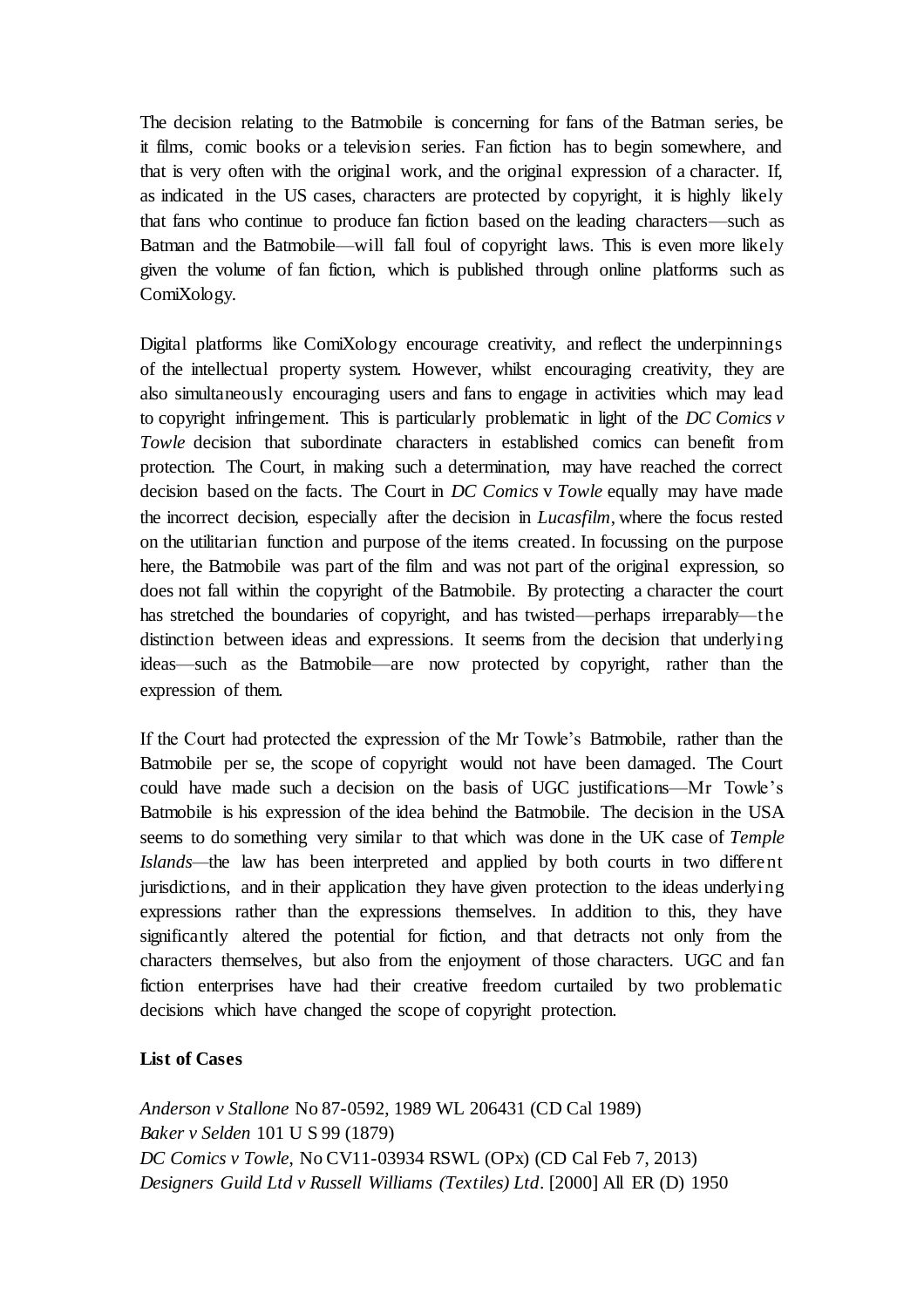*Electronic Techniques (Anglia) Ltd v Critchley Components* [1997] FSR 401 *Fifty Shades Limited and Universal Studios LLC v Smash Pictures Inc* No CV12-10111 (CD Cal 27 Nov 2012) *Halicki Films LLC v Sanderson Sales and Marketing* 547 F 3d 1213, (9th Cir 2008) *Hollinrake v Truswell* [1894] 3 Ch 420 *Hyperion Records Ltd v Sawkins* [2005] EWCA Civ 565 *Ladbroke Football Ltd v William Hill Football Ltd* [1964] 1 WLR 273 *Lucasfilm Ltd v Ainsworth* [2011] UKSC 39 *Newspaper Licensing Agency v Marks & Spencer* [2001] Ch 257 *Nichols v Universal Pictures*, 45 F 2d 119 (2d Cir 1930) *Sweeney and another v MacMillan Publishers Ltd and another*[2001] All ER (D) 332 (Nov) *Temple Island Collections Ltd v New English Teas Ltd & Anor* [2012] EWPCC 1 *University of London Press v University Tutorial Press* [1916] 2 Ch 601 *Walt Disney Productions v Air Pirates, 581 F.2d 751 (9<sup>th</sup> Cir 1978) Warner Bros Pictures Inc. v Columbia Broadcasting System Inc* 216 F 2d 945 (9th Cir 1954)

#### **Bibliography**

- Ang S, 'The Idea-Expression Dichotomy and Merger Doctrine in the Copyright Law of the US and the UK.' 2 *International Journal of Law & Information Technology* (1994) 111
- Barker K, 'MMORPGing The Legalities of Game Play'. *European Journal for Law and Technology*, 3(1), 1 (2012)
- Bently L and Sherman B, *Intellectual Property Law* (3<sup>rd</sup> edn, OUP 2009)
- Brehm AS and May EW, 'Copyright Protection for Fictional Characters' *Bloomberg BNA's Patent, Trademark & Copyright Journal*, 84 PTCJ 285, 5
- Cornish W, Llewellyn D and Aplin T, *Intellectual Property: Patents, Copyright, Trade marks and Allied Rights* (8th edn, Sweet & Maxwell, 2013)
- Deazley R and Mathis J, 'Writing About Comics and Copyright' CREATe Working Paper No. 9 (December 2013) [<http://www.create.ac.uk/publications/writing](http://www.create.ac.uk/publications/writing-about-comics-and-copyright/)[about-comics-and-copyright/>](http://www.create.ac.uk/publications/writing-about-comics-and-copyright/) accessed January 2013
- England P and Meale D, 'Barry Trotter and the Infringement of Copyright—Parody rules in the UK' No 178 *Managing Intellectual Property* (34) [2008]
- Fan Fiction Net. [<https://www.fanfiction.net/comic/Batman/>](https://www.fanfiction.net/comic/Batman/) accessed 30 August 2013
- Financial Times, 'Definition of User Generated Content' Financial Times Lexicon  $(2014)$ .  $\langle$ http://lexicon.ft.com/Term?term=user\_generated-content-(UGC)> accessed 31 January 2014
- Fischer MA, 'Fifty Shades of Grey and fan fiction: do you own your user generated content?' (*Lexology*, 12 March 2013) [<http://www.lexology.com/library/detail.aspx?g=5cd41c40-3d90-486d-8510-](http://www.lexology.com/library/detail.aspx?g=5cd41c40-3d90-486d-8510-4a9f86dd7bfa) [4a9f86dd7bfa>](http://www.lexology.com/library/detail.aspx?g=5cd41c40-3d90-486d-8510-4a9f86dd7bfa) accessed 6 February 2014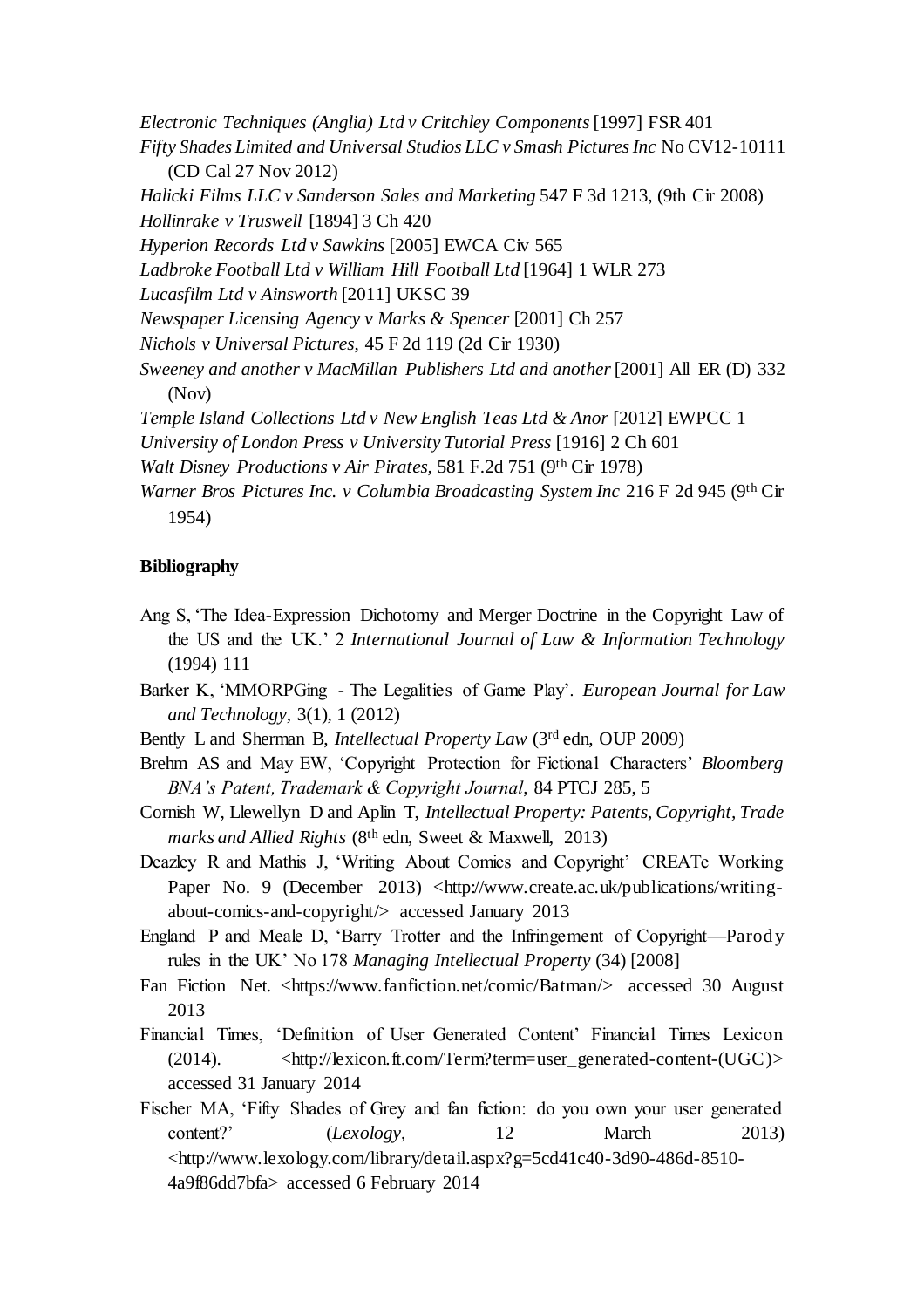Gotham Garages [<http://www.gothamgarage.net/cars.html>](http://www.gothamgarage.net/cars.html) accessed 6 February 2014

- Gardner E, 'Universal Sues over 'Fifty Shades of Grey' Porn Adaptation' (*The Hollywood Reporter*, 29 November 2012) [<http://www.hollywoodreporter.com/thr-esq/fifty-shades-grey-porn-adaptation-](http://www.hollywoodreporter.com/thr-esq/fifty-shades-grey-porn-adaptation-395478)[395478>](http://www.hollywoodreporter.com/thr-esq/fifty-shades-grey-porn-adaptation-395478) accessed 2 February 2014
- Hammett D, *The Maltese Falcon* (introduction) 1934: [<http://www.thrillingdetective.com/trivia/triv244.html>](http://www.thrillingdetective.com/trivia/triv244.html) accessed 31 January 2014
- Henry KA, 'Holy Copyrightability! The Batmobile is a Superhero…' (*Media Law Monitor* 9 April 2013) [<http://www.medialawmonitor.com/2013/04/holy](http://www.medialawmonitor.com/2013/04/holy-copyrightability-batman-the-batmobile-is-a-superhero/)[copyrightability-batman-the-batmobile-is-a-superhero/>](http://www.medialawmonitor.com/2013/04/holy-copyrightability-batman-the-batmobile-is-a-superhero/) accessed 30 August 2013

Innes S, 'Snaps: Temple Island Collections v New English Teas Ltd [2012] EWPCC 1.' (*Lexology*, 3 April

2012)[<http://www.lexology.com/library/detail.aspx?g=4a5a2656-512e-4036-](http://www.lexology.com/library/detail.aspx?g=4a5a2656-512e-4036-96fb-2e7d63cd263c) [96fb-2e7d63cd263c>](http://www.lexology.com/library/detail.aspx?g=4a5a2656-512e-4036-96fb-2e7d63cd263c) accessed 14 January 2014

Kindle Direct Publishing [<https://kdp.amazon.com/>](https://kdp.amazon.com/)

- Marvel Avengers: Alliance ([<http://marvel.wikia.com/Marvel:\\_Avengers\\_Alliance>](http://marvel.wikia.com/Marvel:_Avengers_Alliance)) accessed 4 February 2014
- McCloud S, *Understanding Comics: The Invisible Art* (HarperPerennial 1994) 1-23.
- OECD Working Party on the Information Economy: Participative Web: User Created Content Report (2007) DSTI/ICCP/IE(2006)7/FINAL

[<http://www.oecd.org/internet/ieconomy/38393115.pdf>](http://www.oecd.org/internet/ieconomy/38393115.pdf) accessed 31 January 2014

- Ouzeau R, 'Unlock the Power of User Generated Content on Instagram' (*Statigram Blog*, 14 January 2014) [<http://blog.statigr.am/unlock-power-user-generated](http://blog.statigr.am/unlock-power-user-generated-content-instagram/)[content-instagram/>](http://blog.statigr.am/unlock-power-user-generated-content-instagram/) accessed 15 January 2014
- Rahmatian A, '*Temple Islands Collections* v *New English Teas*: an incorrect decision based on the right law?' [2012] *European Intellectual Property Review* 796
- Schwabach A, *Fan fiction and Copyright: Outsider Works and Intellectual Property Protection*' (Ashgate Publishing, 2011)
- 'Self-Publishing Comic Books: ComiXology Launches "Submit"' (*Huffington Post UK*, 3 July 2013) [<http://www.huffingtonpost.com/2013/03/07/self-publishing](http://www.huffingtonpost.com/2013/03/07/self-publishing-comic-books-comixology_n_2829005.html?utm_hp_ref=tw)[comic-books-comixology\\_n\\_2829005.html?utm\\_hp\\_ref=tw>](http://www.huffingtonpost.com/2013/03/07/self-publishing-comic-books-comixology_n_2829005.html?utm_hp_ref=tw) accessed 30 July 2013
- Stendell L, 'Fanfic and Fanfact: How Current Copyright Law Ignores the Reality of Copyright Owner and Consumer Interests in Fan fiction' 58 *Southern Methodist University Law Review* 1551 (2005)
- Sunshine DB and Cloak JT, 'Fifty Shades of Copyright,' (*Intellectual Property Magazine*, May 2013), 47
- The Dark Knight—Batman [<http://www.dccomics.com/characters/batman>](http://www.dccomics.com/characters/batman) accessed 4 February 2014
- The IPKat, 'The Wheels on the Birss' (25 January 2012): [<http://ipkitten.blogspot.co.uk/2012/01/wheels-on-birss.html>](http://ipkitten.blogspot.co.uk/2012/01/wheels-on-birss.html) accessed 26 January 2014
- Torremans P, *Holyoak & Torremans Intellectual Property Law* (7<sup>th</sup> edn, OUP 2013)